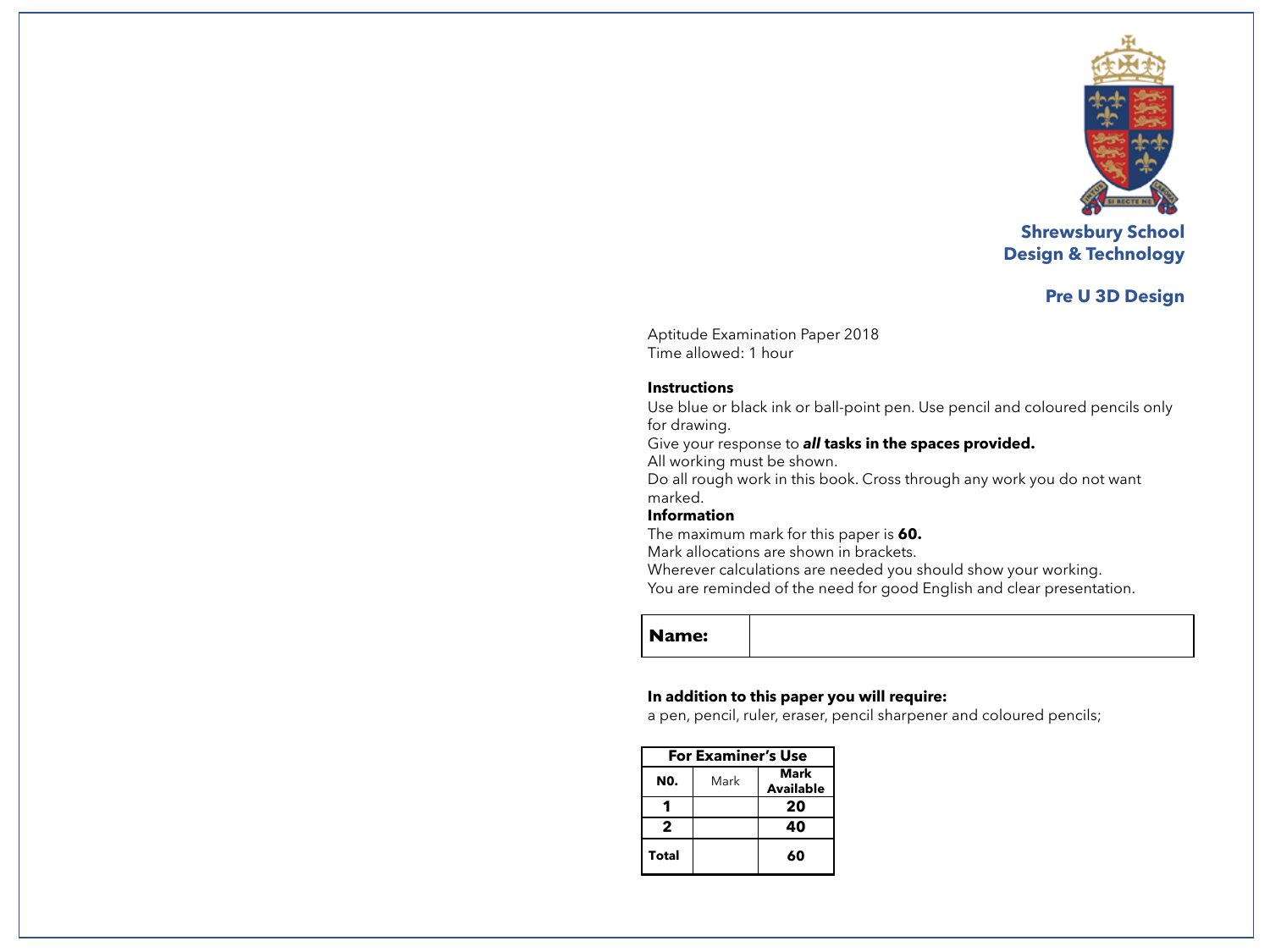

# **Making Recycling Fashionable**

#### **Design Brief**

You have been tasked to design a product that can be used in the home to help **separate household waste** for recycling. The product

must be both **easy to use** and be a piece of contemporary furniture that visually fits well in a home.

#### **Design Considerations**

There are a number of considerations you must take account of when designing your concept:

•*How will you design a method of separating each type of waste in the product you present?*

•*Your design concepts should explain the function of the product and how it will help people separate waste quickly.*

•*You should incorporate a 'unique selling point', that makes your design different from existing designs, and considers how it fits into the home.*

### **TASK ONE: Mind Mapping**

You should mind-map as many design considerations as you can to think of; thinking what you will need to include in your design solution. You should aim to cover areas such as *aesthetics, materials, typical functions, safety* and so on. The scale of assessment is presented opposite. Please present your response in the space below.

*Home Recycling Concept*

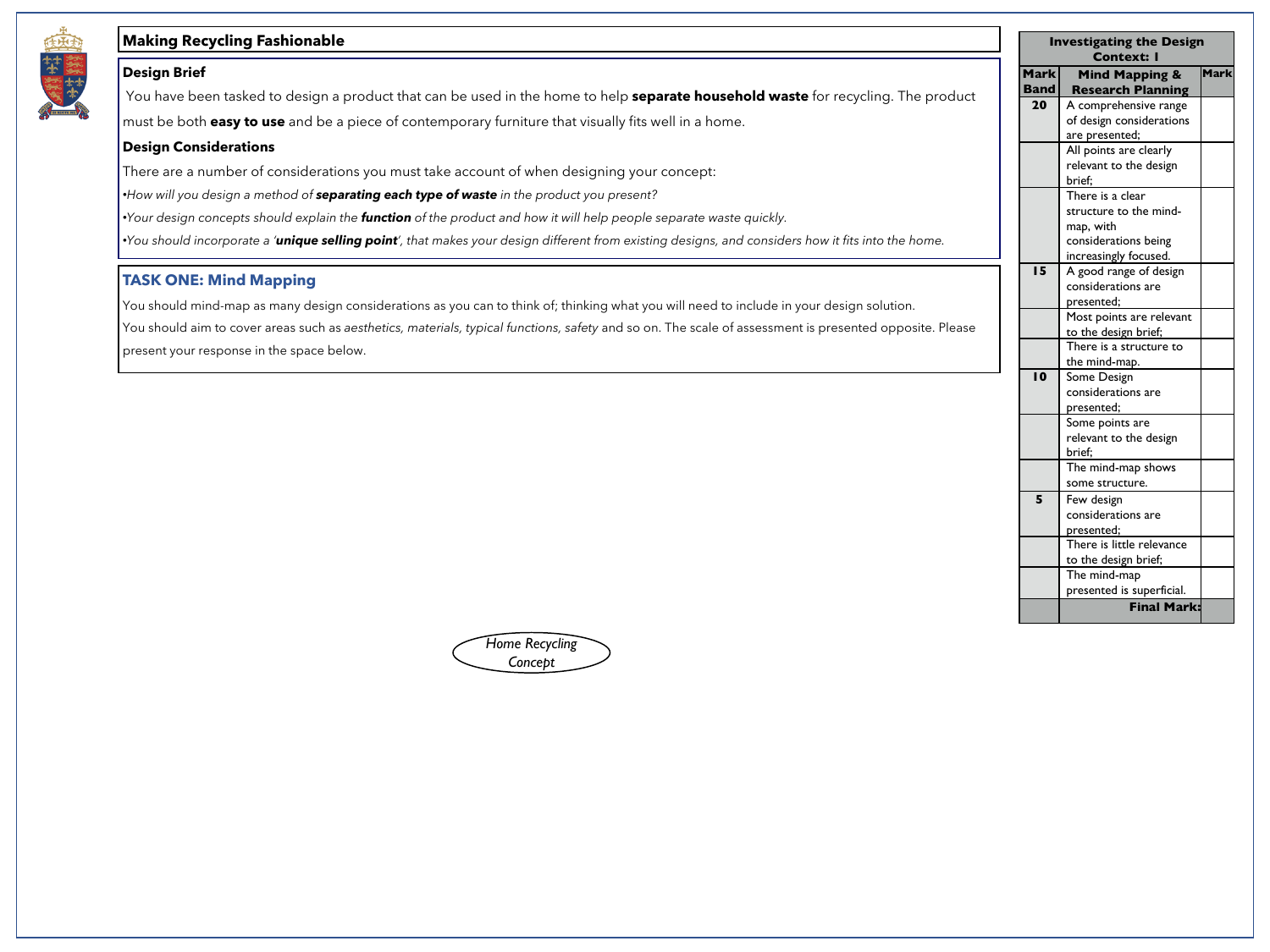## **Making Recycling Fashionable**

# **TASK TWO: Idea Development**

You should **present 2 ideas** for your recycling concept in the space below. You can use the attached **inspiration sheet** to assist.

Please present your idea using **3D sketches**, but you can also use 2D and detail sketches to explain your idea further. Remember you should aim to explain *aesthetic, function, materials, construction, and the unique selling points that would appeal to* a user. Clear communication is crucial, and the scale of assessment is presented opposite.

Please present your response in the space below, and on the following page as necessary.

| <b>Development of Design Proposals: 2</b> |                                   |             |  |
|-------------------------------------------|-----------------------------------|-------------|--|
| <b>Mark</b><br>Band                       | <b>Quality of Initial Ideas</b>   | <b>Mark</b> |  |
| 40                                        | Sketching is of an excellent      |             |  |
|                                           | quality, and is consistently      |             |  |
|                                           | clear and legible;                |             |  |
|                                           | Annotation is comprehensive;      |             |  |
|                                           | accounting for all relevant       |             |  |
|                                           | details of materials, function    |             |  |
|                                           | and construction;                 |             |  |
|                                           | 2 ideas are presented             |             |  |
|                                           | Ideas take full account of, and   |             |  |
|                                           | are relevant to, the design       |             |  |
|                                           | brief, and specification criteria |             |  |
|                                           | if appropriate;                   |             |  |
| 30                                        | Sketching is of a good quality    |             |  |
|                                           | and is mostly clear and legible;  |             |  |
|                                           | Annotation is good; accounting    |             |  |
|                                           | for most of the decisions made    |             |  |
|                                           | including materials, function     |             |  |
|                                           | and construction;                 |             |  |
|                                           | 2 ideas are presented;            |             |  |
|                                           | Ideas account for most of the     |             |  |
|                                           | considerations presented in       |             |  |
|                                           | the design brief, and if          |             |  |
|                                           | appropriate, the criteria in the  |             |  |
|                                           | design specification;             |             |  |
| 20                                        | Sketching is of a sound quality,  |             |  |
|                                           | and ideas presented show          |             |  |
|                                           | some clarity;                     |             |  |
|                                           | Annotation shows some details     |             |  |
|                                           | of material, functional and       |             |  |
|                                           | construction decision-making;     |             |  |
|                                           | I complete idea + I partial is    |             |  |
|                                           | presented;                        |             |  |
|                                           | Ideas show some relationship      |             |  |
|                                           | to the design brief, and if       |             |  |
|                                           | appropriate, to the               |             |  |
|                                           | specification criteria;           |             |  |
| $\mathbf{I}$                              | Limited quality is evident in the |             |  |
|                                           | sketching, and ideas are          |             |  |
|                                           | difficult to understand;          |             |  |
|                                           | There is little annotation to     |             |  |
|                                           | support the ideas, showing a      |             |  |
|                                           | limited understanding of the      |             |  |
|                                           | material, functional, and         |             |  |
|                                           | constructional details of the     |             |  |
|                                           | ideas:                            |             |  |
|                                           | A partial response is             |             |  |
|                                           | presented;                        |             |  |
|                                           | Ideas demonstrate little          |             |  |
|                                           | relevance to the                  |             |  |
|                                           | considerations in the design      |             |  |
|                                           | brief, and if appropriate, to the |             |  |
|                                           | specification criteria;           |             |  |
|                                           | <b>Final Mark:</b>                |             |  |
|                                           |                                   |             |  |